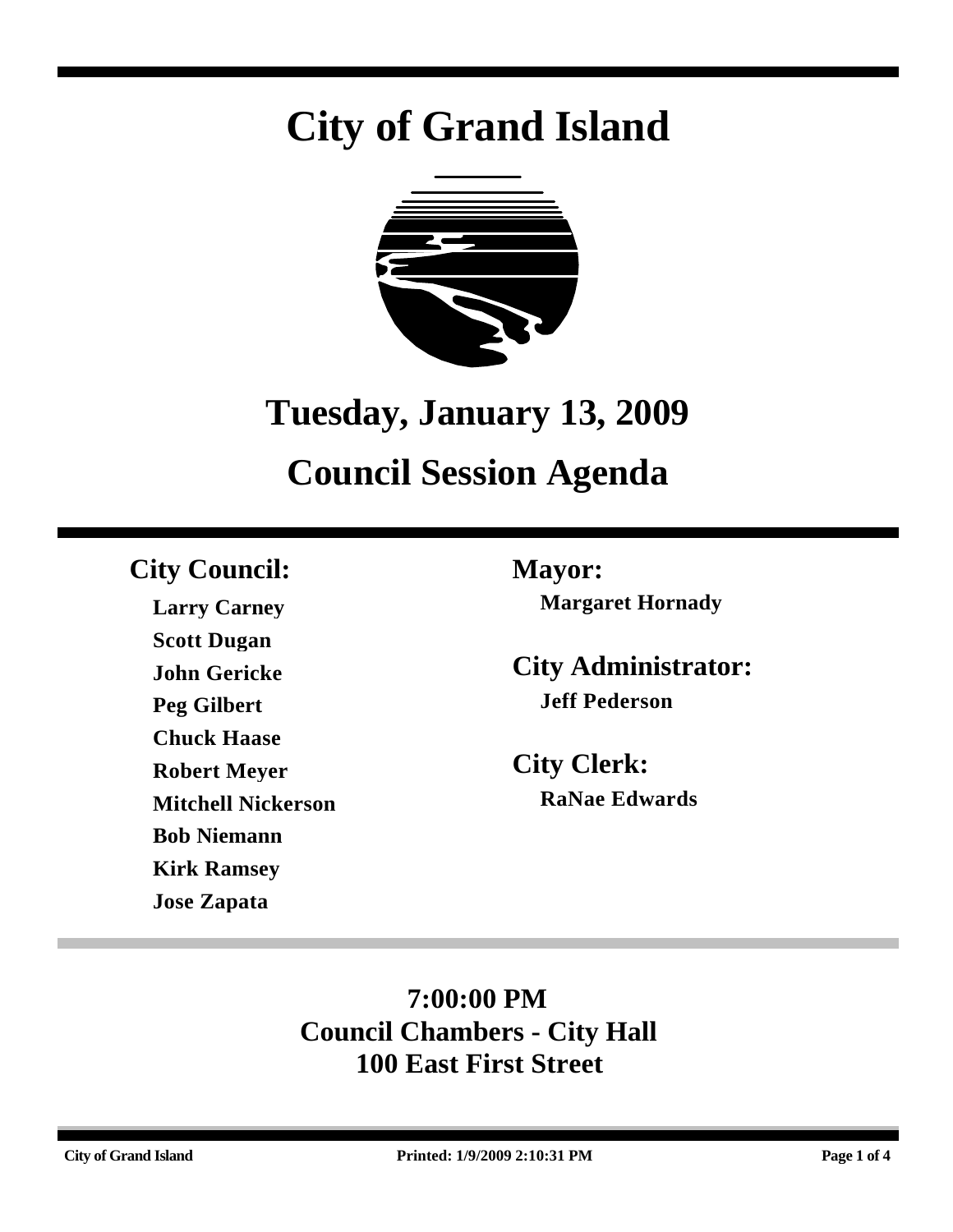#### **Call to Order**

**This is an open meeting of the Grand Island City Council. The City of Grand Island abides by the Open Meetings Act in conducting business. A copy of the Open Meetings Act is displayed in the back of this room as required by state law.**

**The City Council may vote to go into Closed Session on any agenda item as allowed by state law.**

#### **Pledge of Allegiance**

**Roll Call**

#### **A - SUBMITTAL OF REQUESTS FOR FUTURE ITEMS**

**Individuals who have appropriate items for City Council consideration should complete the Request for Future Agenda Items form located at the Information Booth. If the issue can be handled administratively without Council action, notification will be provided. If the item is scheduled for a meeting or study session, notification of the date will be given.**

#### **B - RESERVE TIME TO SPEAK ON AGENDA ITEMS**

**This is an opportunity for individuals wishing to provide input on any of tonight's agenda items to reserve time to speak. Please come forward, state your name and address, and the Agenda topic on which you will be speaking.**

#### **MAYOR COMMUNICATION**

**This is an opportunity for the Mayor to comment on current events, activities, and issues of interest to the community.**

#### **E - PUBLIC HEARINGS**

**E1 Public Hearing on Request from Timothy Stueben dba Stueby's Alibi, 908 North Broadwell Avenue for a Class "C" Liquor License**

*Are there any items the council would like removed from the consent agenda?*

#### **G - CONSENT AGENDA**

**G1 Approving Minutes of December 30, 2008 City Council Special Meeting**

**G2 Approving Minutes of January 6, 2009 City Council Study Session**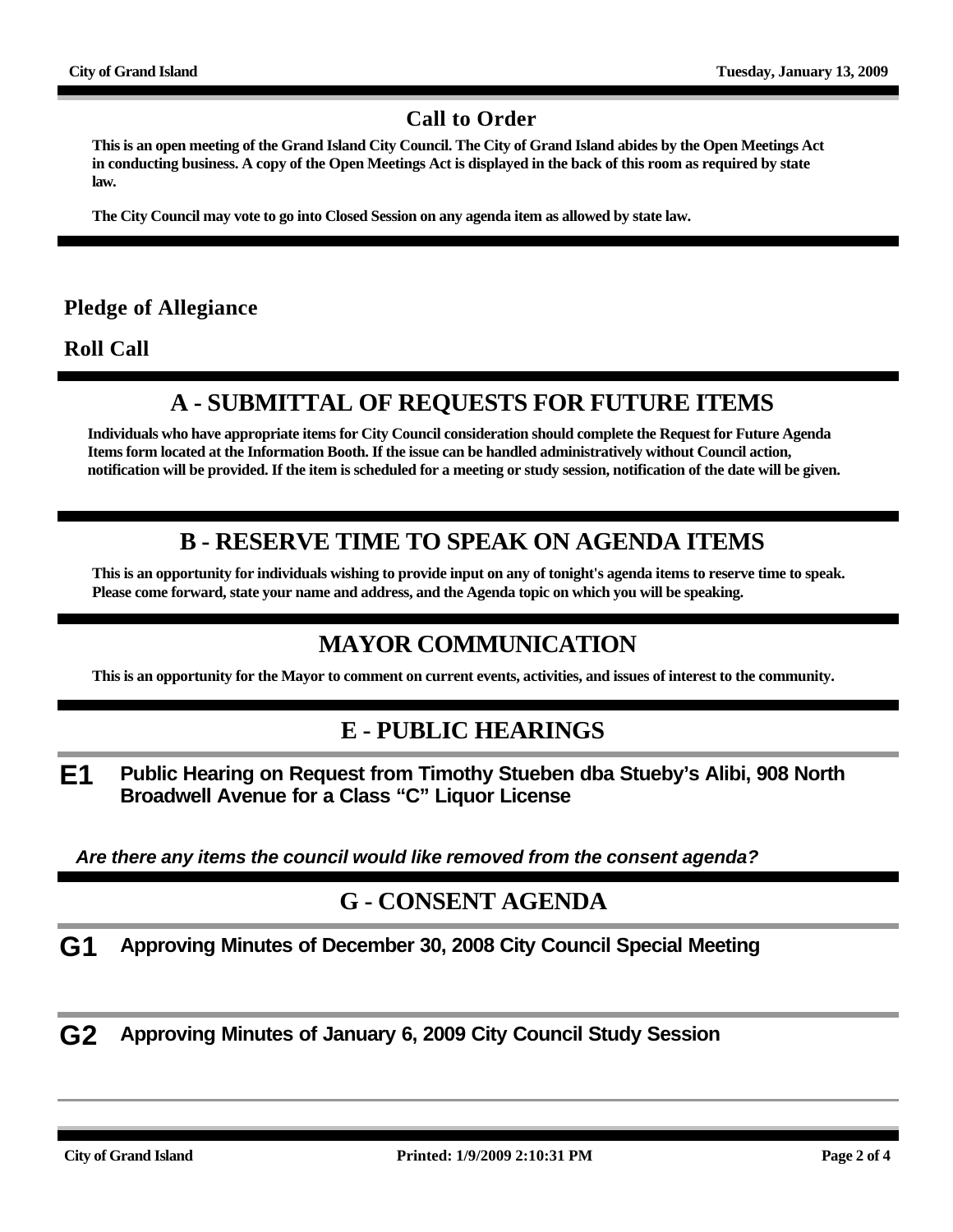**G3 Approving Councilmember Appointments to Boards and Commissions**

**G4 Approving Appointments to the Electrical Board**

**G5 Approving Appointments to the Mechanical Examining Board**

**G6 Approving Appointments to the Plumbers Examining Board**

**G7 #2009-1 - Approving Bid Award - Railroad Track Repair - Platte Generating Station**

**G8 #2009-2 - Approving Bid Award - Cooling Tower Riser Repair - Platte Generating Station**

**G9 #2009-3 - Approving Bid Award - Burdick Station Cooling Tower Piping Modifications**

**G10 #2009-4 - Approving Certificate of Final Completion - Water Main District 453T, Sanitary Sewer District 522T, and Lift Station 22**

**G11 #2009-5 - Approving Rescission of Resolution 2008-92; Designation of 1st Street as Stop Sign Protected from Cleveland Street to Washington Street**

**G12 #2009-6 - Approving Rescission of Resolution 2008-244; No Parking Zones for Westbound US Highway 30 Detour**

**G13 #2009-7 - Approving Award of Proposal for Equipment and Services Related to Fully Integrated Global Navigation Satellite System for the Solid Waste Division of the Public Works Department**

**G14 #2009-8 - Approving the Certificate of Compliance with the Nebraska Department**